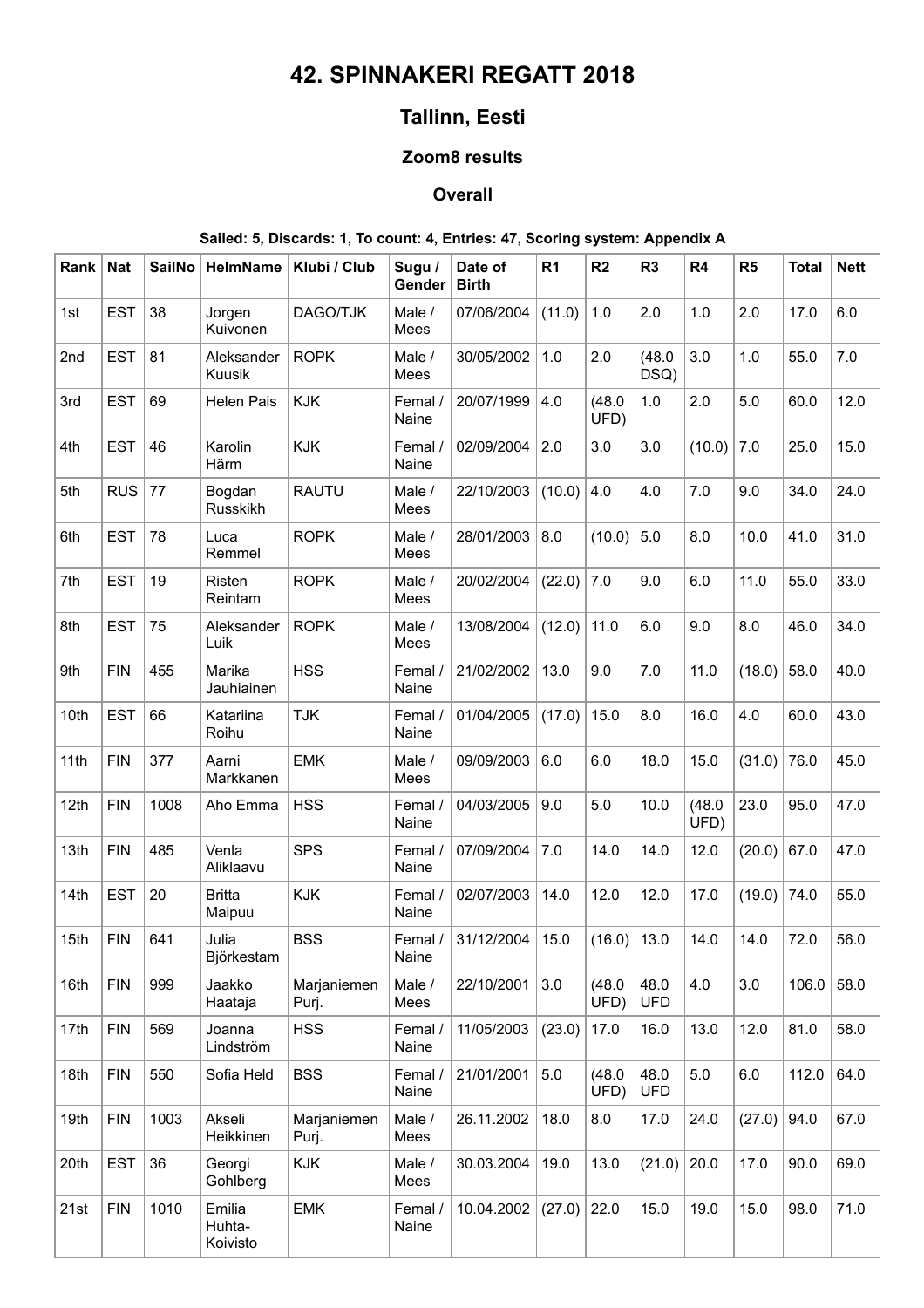| Rank | <b>Nat</b> | <b>SailNo</b> | <b>HelmName</b>                     | Klubi / Club   | Sugu /<br>Gender | Date of<br><b>Birth</b> | R <sub>1</sub> | R <sub>2</sub> | R <sub>3</sub> | R <sub>4</sub> | R <sub>5</sub> | <b>Total</b> | <b>Nett</b> |
|------|------------|---------------|-------------------------------------|----------------|------------------|-------------------------|----------------|----------------|----------------|----------------|----------------|--------------|-------------|
| 22nd | <b>EST</b> | 71            | Aksel<br>Tamm                       | <b>KJK</b>     | Male /<br>Mees   | 07/06/2004              | 16.0           | 21.0           | 11.0           | 32.0           | (34.0)         | 114.0        | 80.0        |
| 23rd | <b>RUS</b> | 52            | Igor<br>Klimbek                     | <b>Baltiec</b> | Male /<br>Mees   | 23/02/2005              | 28.0           | 24.0           | (32.0)         | 18.0           | 16.0           | 118.0        | 86.0        |
| 24th | <b>EST</b> | 79            | Richard<br><b>Marcus</b><br>Arge    | <b>ROPK</b>    | Male /<br>Mees   | 12/04/2006              | (34.0)         | 23.0           | 25.0           | 29.0           | 13.0           | 124.0        | 90.0        |
| 25th | <b>EST</b> | 83            | Henry<br>Rauniste                   | <b>ROPK</b>    | Male /<br>Mees   | 23/06/2005              | (37.0)         | 20.0           | 19.0           | 23.0           | 30.0           | 129.0        | 92.0        |
| 26th | <b>EST</b> | 56            | Johanna<br><b>Triinu</b><br>Kazjava | <b>TJK</b>     | Femal /<br>Naine | 21/10/2003              | (32.0)         | 26.0           | 24.0           | 21.0           | 21.0           | 124.0        | 92.0        |
| 27th | <b>FIN</b> | 644           | Ella<br>Alander                     | <b>EMK</b>     | Femal /<br>Naine | 03/12/2005              | 24.0           | (33.0)         | 27.0           | 27.0           | 22.0           | 133.0        | 100.0       |
| 28th | <b>FIN</b> | 646           | Juho<br>Virolainen                  | <b>EMK</b>     | Male /<br>Mees   | 26/08/2003              | 30.0           | 18.0           | 26.0           | 28.0           | (33.0)         | 135.0        | 102.0       |
| 29th | <b>FIN</b> | 565           | Pekka<br>Koivuniemi                 | <b>EMK</b>     | Male /<br>Mees   | 23/01/2004              | (36.0)         | 28.0           | 20.0           | 22.0           | 32.0           | 138.0        | 102.0       |
| 30th | <b>EST</b> | 58            | <b>Mikk Oliver</b><br>Kõiv          | <b>TJK</b>     | Male /<br>Mees   | 29/07/2002              | 20.0           | 31.0           | (36.0)         | 26.0           | 26.0           | 139.0        | 103.0       |
| 31st | <b>EST</b> | 60            | Georg<br>Paomees                    | <b>SMS</b>     | Male /<br>Mees   | 24/03/2006              | 31.0           | (32.0)         | 22.0           | 25.0           | 25.0           | 135.0        | 103.0       |
| 32nd | <b>EST</b> | 61            | Meribel<br>Köster                   | <b>ROPK</b>    | Femal /<br>Naine | 02/11/2002              | 29.0           | 19.0           | 23.0           | 35.0           | (40.0)         | 146.0        | 106.0       |
| 33rd | <b>EST</b> | 62            | Meribel<br>Vahstein                 | <b>SMS</b>     | Femal /<br>Naine | 27/01/2006              | (38.0)         | 25.0           | 34.0           | 30.0           | 28.0           | 155.0        | 117.0       |
| 34th | <b>EST</b> | 50            | Siim<br>Sillaste                    | <b>ROPK</b>    | Male /<br>Mees   | 30/05/2005              | (39.0)         | 30.0           | 28.0           | 33.0           | 29.0           | 159.0        | 120.0       |
| 35th | <b>EST</b> | 80            | Merily<br>Andrea<br>Roomet          | <b>ROPK</b>    | Femal /<br>Naine | 29/03/2003              | (40.0)         | 29.0           | 31.0           | 39.0           | 24.0           | 163.0        | 123.0       |
| 36th | <b>FIN</b> | 1006          | Viggo<br>Ikäheimo                   | <b>HSS</b>     | Male /<br>Mees   | 10/05/2005              | 26.0           | 37.0           | 30.0           | 34.0           | (39.0)         | 166.0        | 127.0       |
| 37th | <b>EST</b> | 82            | Kädi Sas                            | <b>HPSK</b>    | Femal /<br>Naine | 07/07/2003              | 25.0           | 34.0           | 29.0           | 43.0           | (48.0)<br>DNC) | 179.0        | 131.0       |
| 38th | <b>FIN</b> | 628           | Charlotta<br>Makkonen               | <b>HSS</b>     | Femal /<br>Naine | 23/08/2005              | 35.0           | 27.0           | 33.0           | (38.0)         | 36.0           | 169.0        | 131.0       |
| 39th | <b>FIN</b> | 576           | Erika<br>Aarvala                    | <b>HSS</b>     | Femal /<br>Naine | 12/08/2006              | 21.0           | 38.0           | 42.0           | 44.0           | (48.0)<br>DNC) | 193.0        | 145.0       |
| 40th | <b>EST</b> | 13            | Kirill<br>Semenov                   | Pärnu JK       | Male /<br>Mees   | 2003                    | 33.0           | (48.0)<br>DNC) | 37.0           | 41.0           | 38.0           | 197.0        | 149.0       |
| 41st | <b>EST</b> | 65            | Trevor<br>Nõmmik                    | <b>ROPK</b>    | Male /<br>Mees   | 15/03/2006              | (45.0)         | 36.0           | 38.0           | 40.0           | 35.0           | 194.0        | 149.0       |
| 42nd | <b>EST</b> | 25            | Luukas<br>Harald<br>Pukk            | <b>ROPK</b>    | Male /<br>Mees   | 15/03/2005              | 44.0           | 35.0           | 35.0           | 37.0           | (48.0)<br>DNC) | 199.0        | 151.0       |
| 43rd | <b>RUS</b> | 40            | Kirill<br>Afanasyev                 | Koeningsberg   | Male /<br>Mees   | 1999                    | 46.0           | 42.0           | (48.0)<br>DNC) | 31.0           | 37.0           | 204.0        | 156.0       |
| 44th | <b>RUS</b> | 132           | Amina<br>Karpeka                    | <b>Baltiec</b> | Femal /<br>Naine | 15/06/2004              | (41.0)         | 41.0           | 41.0           | 36.0           | 41.0           | 200.0        | 159.0       |
| 45th | <b>RUS</b> | 83            | Vladimir<br>Kachalin                | <b>RAUTU</b>   | Male /<br>Mees   | 04/08/2004              | 42.0           | 39.0           | 40.0           | 42.0           | (48.0)<br>DNC) | 211.0        | 163.0       |